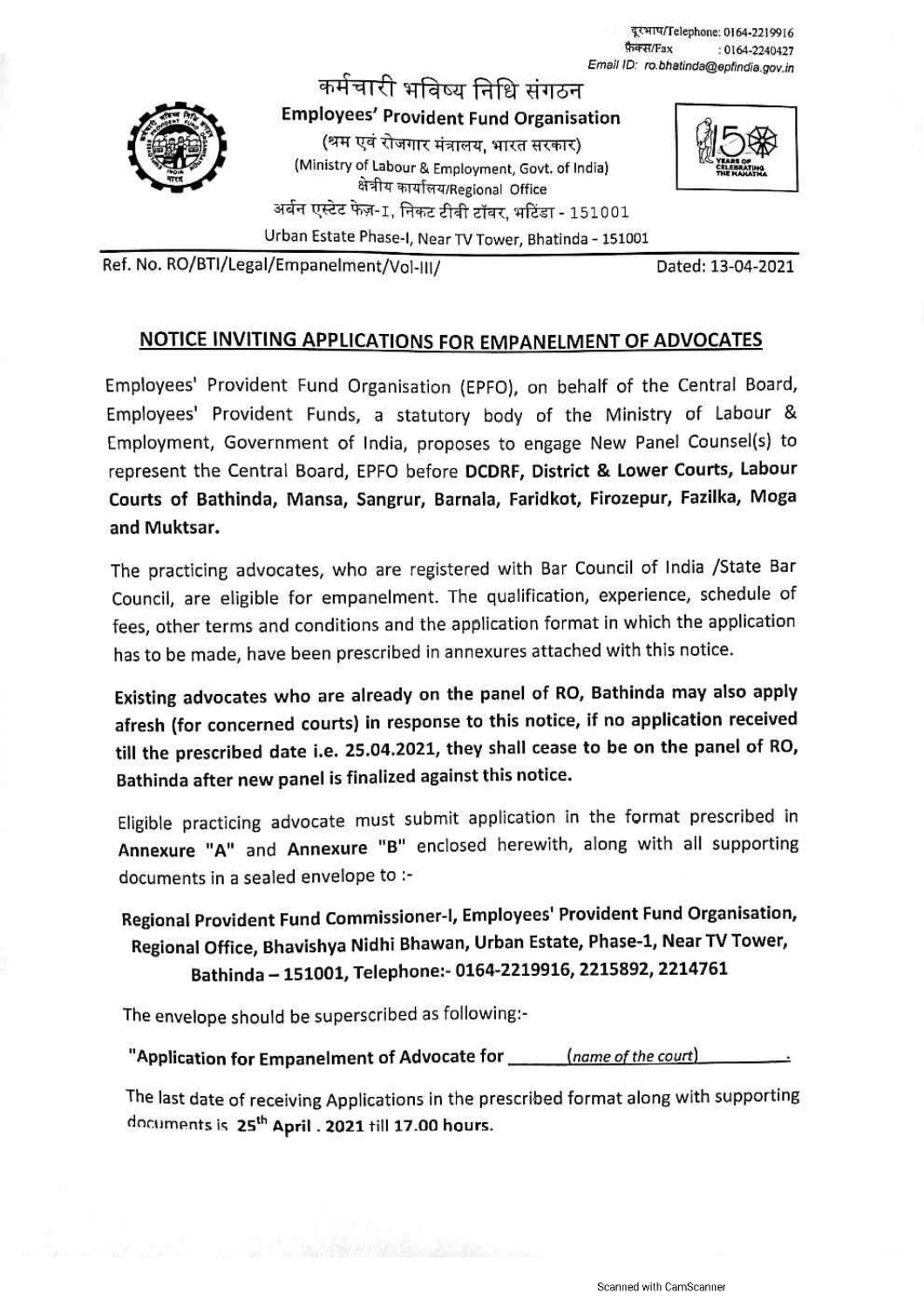Application for empanelment at EPFO does not confer any right/assurance whatsoever, to an applicant that he/she will be empanelled on the panel of EPFO. Letters to advocates confirming their empanelment will be issued by EPFO separately.

## **GUIDELINES FOR EMPANELMENT OF ADVOCATES**

Following guidelines are designed to provide and regulate the manner and procedure for empanelling the advocates to represent and assist EPFO before various courts and for regulating the referrals of the cases and payment of fee/remuneration. These guidelines shall supersede all existing instructions in this regard, if any, and is subject to change without assigning any reason.

#### 1. Eligibility of Empanelment

Before filling the application form, the candidates are advised to carefully read and follow the eligibility criteria, instructions and terms & conditions for empanelment of Advocates in EPFO mentioned herein below: -

i) Be enrolled/registered as an advocate with the Bar Council of India.

ii) Be enrolled/ registered and currently practicing as an Advocate on Record of the Court.

iii) Have a minimum, relevant experience of Ten years of handling Civil, Service, Labour matters, Arbitration matters and other cases before Hon'ble Court with a fair knowledge of labour laws with special reference to Employees' Provident Funds and Miscellaneous Provisions Act, 1952 (E.P.F. and M.P. Act, 1952).

## 2. Tenure of Empanelment

The initial empanelment will be for the periodof two years i.e. for the period 01.04.2021 to 31.03.2023. Performance of empanelled advocates shall be reviewed at regular interval for continuance in the panel of Advocate.

# 3. Payment of Fee and Other Conditions

i) The fee payable to the Advocates shall be governed by the Schedule of fee annexed as Annexure "C" with these guidelines as amended from time to time.

ii) The Competent Authority shall have the right in exceptional cases to approve the payment of a higher fee than the fee mentioned in the annexed schedule keeping in view the importance of the matter and the efforts put in by the advocate in a particular case.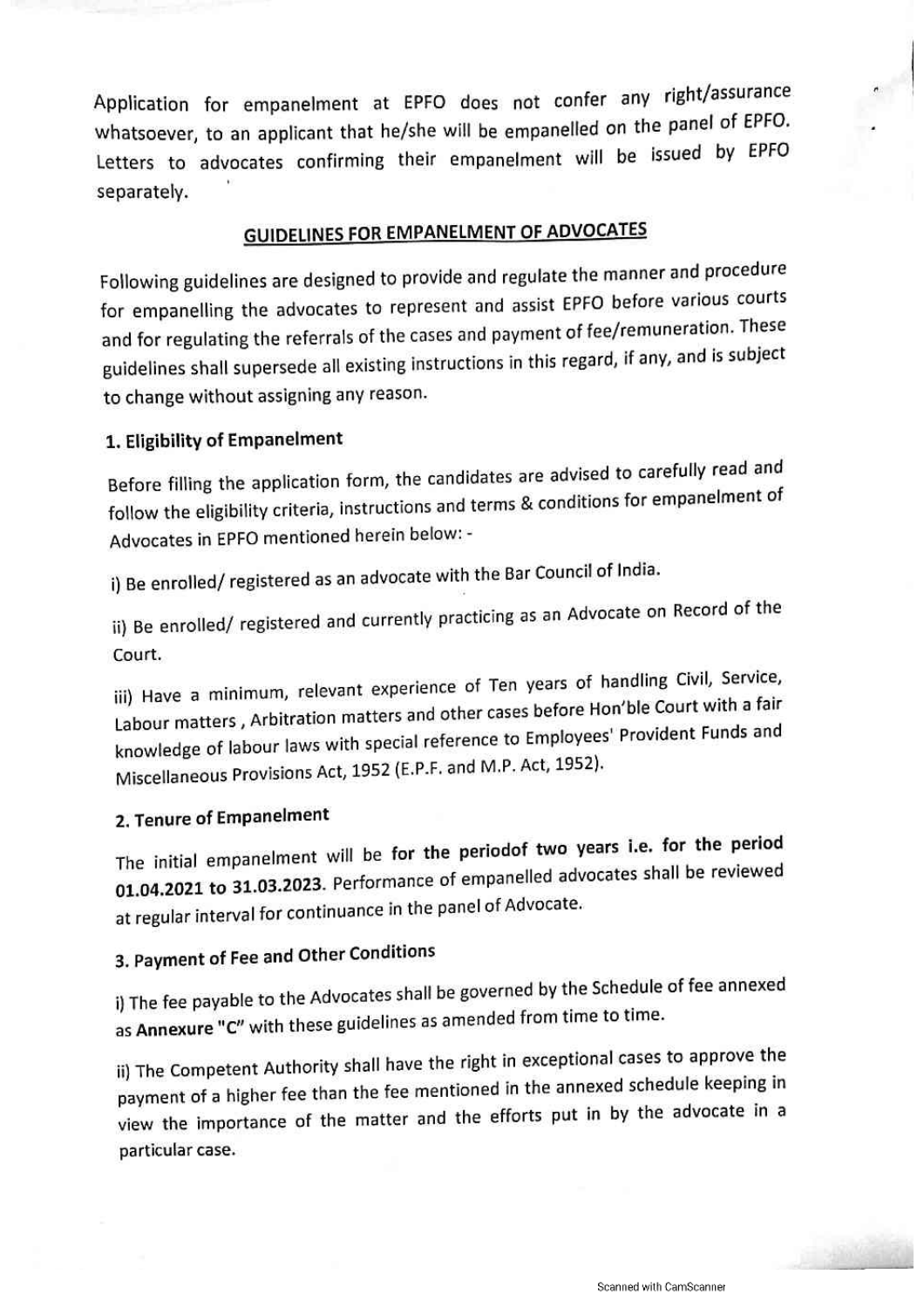iii) No retainer fee shall be paid to any panel Advocate merely because such advocate has been empanelled.

#### 4. Procedure for Empanelment:

a. The applicant advocate must apply on the format prescribed by the EPFO only. No other format will be entertained.

b. An applicant advocate willing to be empanelled for more than one forum (i.e. District & Lower Courts, District Consumer Forums, Labour Court etc.) may apply for each forum/court in single envelope surperscribed as mentioned earlier.

c. Any application received after the last date prescribed in the advertisement shall not be entertained.

d. No applicant advocate shall be called for interview/interaction unless he/she satisfies the eligibility conditions and is shortlisted for the same.

e. Depending upon the requirement and number of applications received, EPFO reserves the right to shortlist the candidates to be called for interview/interaction and to be empanelled.

f. Merely fulfilling the eligibility criteria will not confer any right on an applicant advocate to be called for interview/interaction and to be selected.

g. The decision of the competent authority regarding short listing and selection of the candidates shall be final.

h. Canvassing in any form shall be treated as a disqualification. The candidature of such applicants shall be cancelled forthwith.

i. A list of shortlisted applicant advocates with the date, time and venue of Interview will be uploaded on our website i.e. www.epfindia.gov.in

j. The applicant advocate shall bring original documents at the time of interview.

k. The list of selected advocates will be made available on EPFO website www.epfindia.gov.in Letter to applicant advocates confirming their empanelment will be issued by EPFO separately.

#### 5. Duties of the Empanelled Advocates:

1. The Advocate shall not advise any party or accept any case against the EPFO in which he/she has appeared or is likely to be called upon to appear for or advise which is likely to affect or lead to litigation against the EPFO.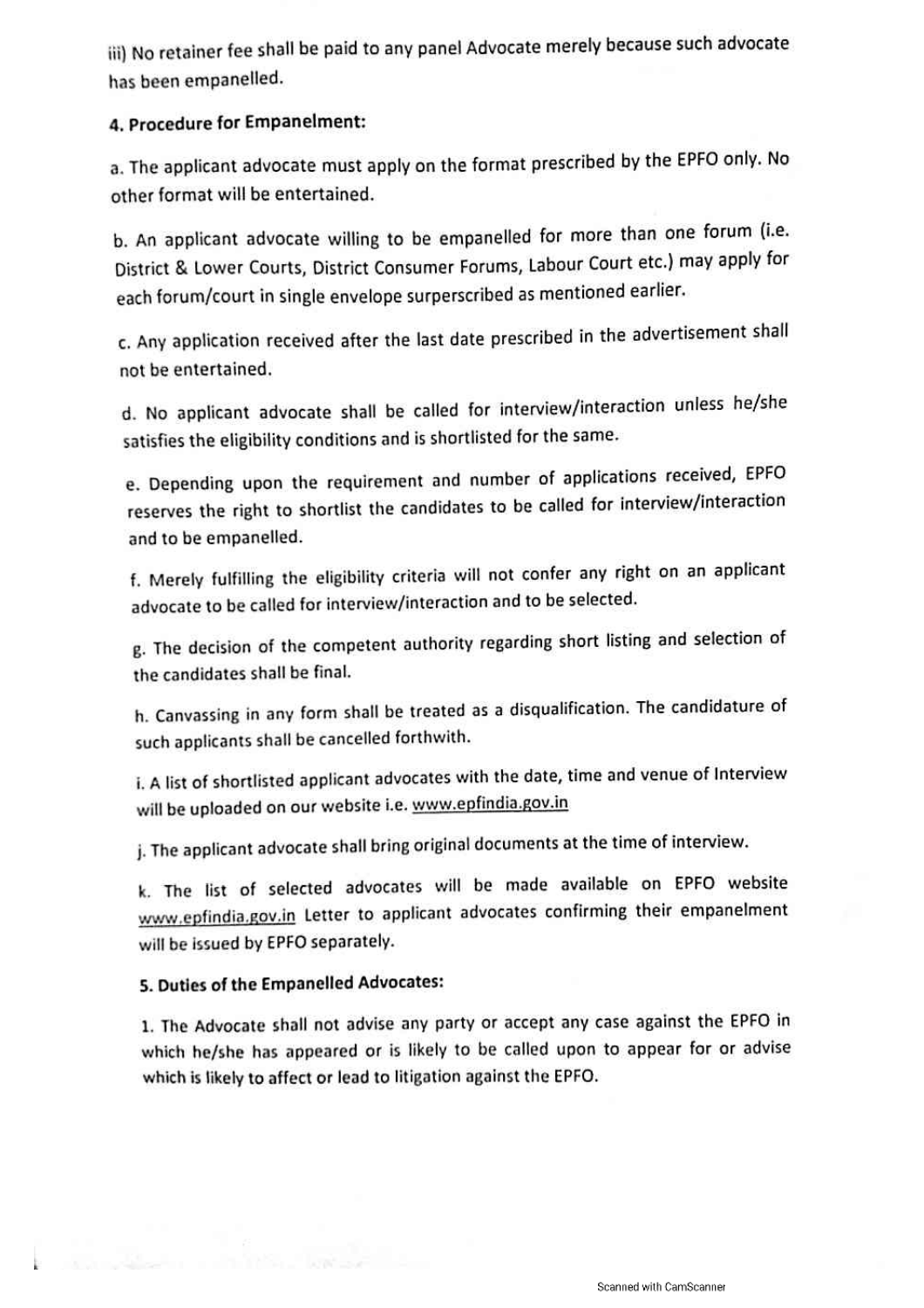2. Timely appearance of the Counsel to contest the cases for EPFO in the Court is a must. His/her absence in the Court, without any reasonable ground and notice in advance, will not be accepted.

3. EPFO sends the information to the panel advocates through email regarding entrustment of a case and after receiving the e-mail, it is duty of the panel Advocates to collect the brief/copy of petition along with assignment letter from the concerned office of EPFO at the earliest.

4. EPFO is free to engage any advocate of its own choice and an empanelled Advocate shall make no claim that he/she alone should be entrusted with EPFO's legal matter(s).

5. Refusal by any advocate to accept any work without any reasonable cause (e.g. on grounds of conflict of interest) may entail removal of such advocate from the panel, forthwith without waiting for the empanelment period to expire.

6. The advocates shall accept the terms and conditions of the empanelment as determined by the EPFO from time to time.

7. In order to ensure that there is effective check on the cases being conducted, the Advocates on the panel must report the status of the cases after each date of hearing. Failure to submit status report will be a ground for removal of the name of the lawyer concerned from the panel.

8. In cases where on the request of the Union of India, Ministry of Labour & Employment have also to be represented, no extra fee shall be paid to the advocate to watch and safeguard the interests of Union of India, Ministry of Labour & Employment.

9. If required, render all assistance to Special or Senior Counsel engaged in a particular cases before the Dist Courts, Lower Courts and any other judicial bodies.

10. Keep EPFO informed and updated on all-important developments in the designated cases, dates of hearing, order of the court on the date of its pronouncement, supplying copy of orders/judgment etc.

11. Furnish monthly statement about the cases represented by him/her before the all courts or any other authority and their outcomes.

12. When any case attended by him/her is decided against the Organisation, the Advocate concerned must give considered opinion regarding the reasons for such adverse order and the advisability of filing an appeal from such a decision not later than 5 working days of the order (Kuchha Copy).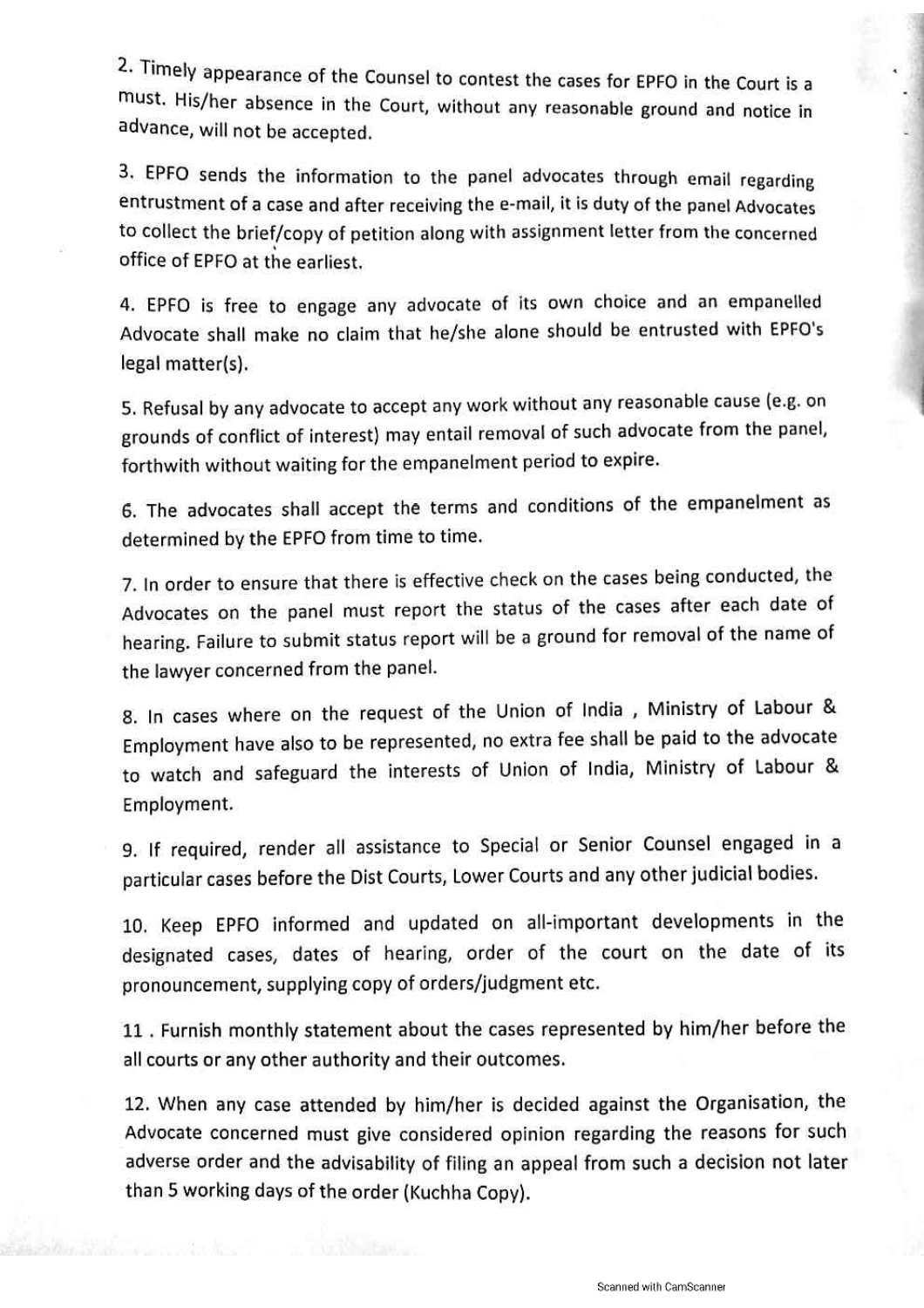13. 30% of the fees payable to the counsel shall be deducted if the certified copy of the judgment is not handed over to the Legal cell of EPFO within three days (excluding the time taken by the Court in preparation of the copy) from the date of Judgement.

#### 6. Removal from Panel:

EPFO reserves the right to terminate the empanelment of a Counsel with one month's notice in writing without assigning any reason. The Counsel may also resign from the Organisation by serving one month's notice.

Empanelment shall be liable to be cancelled due to occurring of any of the following disablements on the part of the Advocate.

i) Giving false information in the application for empanelment.

ii) Failing to attend the hearing of the case without any sufficient reason and/or prior information;

iii) Not acting as per EPFO's instructions or going against specific instructions;

iv) Threatening, intimidating or abusing any of the EPFO's employees, officers, or representatives;

v) Passing on information relating to EPFO's case on to the opposite parties or their advocates or any third party which is likely to cause any damage to the EPFO's interests:

(vi) Giving false or misleading information to the EPFO relating to the proceedings of the case; and

vii) Seeking frequent adjournments or not objecting the adjournment moved by other party without sufficient reason.

viii) Frequent absence from the court proceedings even if "pass over" or "proxy" is obtained by an advocate.

**Regional PF** Regional Office, Bathinda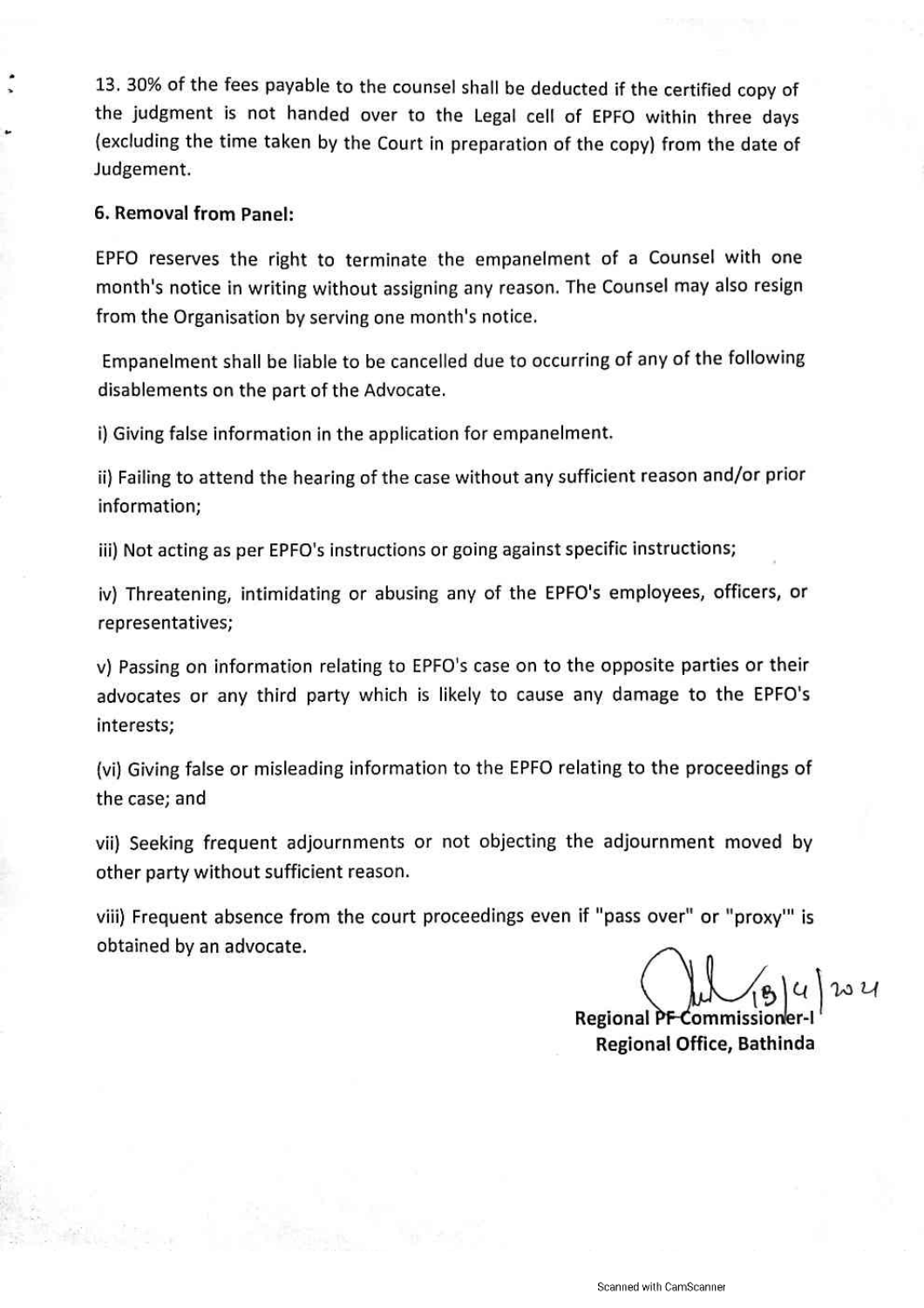APPLICATION NO.\_\_\_\_\_\_\_\_\_\_\_ (To be filled by EPFO)

#### **APPLICATION FORM FOR EMPANELMENT IN EPFO**  (TO BE FILLED IN BY ALL APPLICANT ADVOCATES)

#### To,

Regional Provident Fund Commissioner-I, Employees' Provident Fund Organisation, Regional Office, "Bhavishya Nidhi Bhawan" Urban Estate, Phase-I, Near TV Tower, Bathinda

| Name in Block<br>letter                                  |                  |  |
|----------------------------------------------------------|------------------|--|
| Father's name                                            |                  |  |
| Court for which<br>applied                               |                  |  |
|                                                          | <b>CHECKLIST</b> |  |
| List of documents attached (please tick)                 |                  |  |
| Copy of all certificates & mark - sheets { Xth. onwards) |                  |  |
| <b>Experience Certificate</b>                            |                  |  |
| Duly filed Annexure-A & B                                |                  |  |
| Others (Please specify): 1.<br>2.<br>3.                  |                  |  |

|   | PERSONAL DETAILS (IN BLOCK LETTERS)             |  |  |  |
|---|-------------------------------------------------|--|--|--|
|   | Name in FULL (CAPITAL<br>LETTER)                |  |  |  |
| 2 | Father's/ Husband's Name                        |  |  |  |
| 3 | Date of Birth                                   |  |  |  |
|   | Age on (last Date of receipt<br>of application) |  |  |  |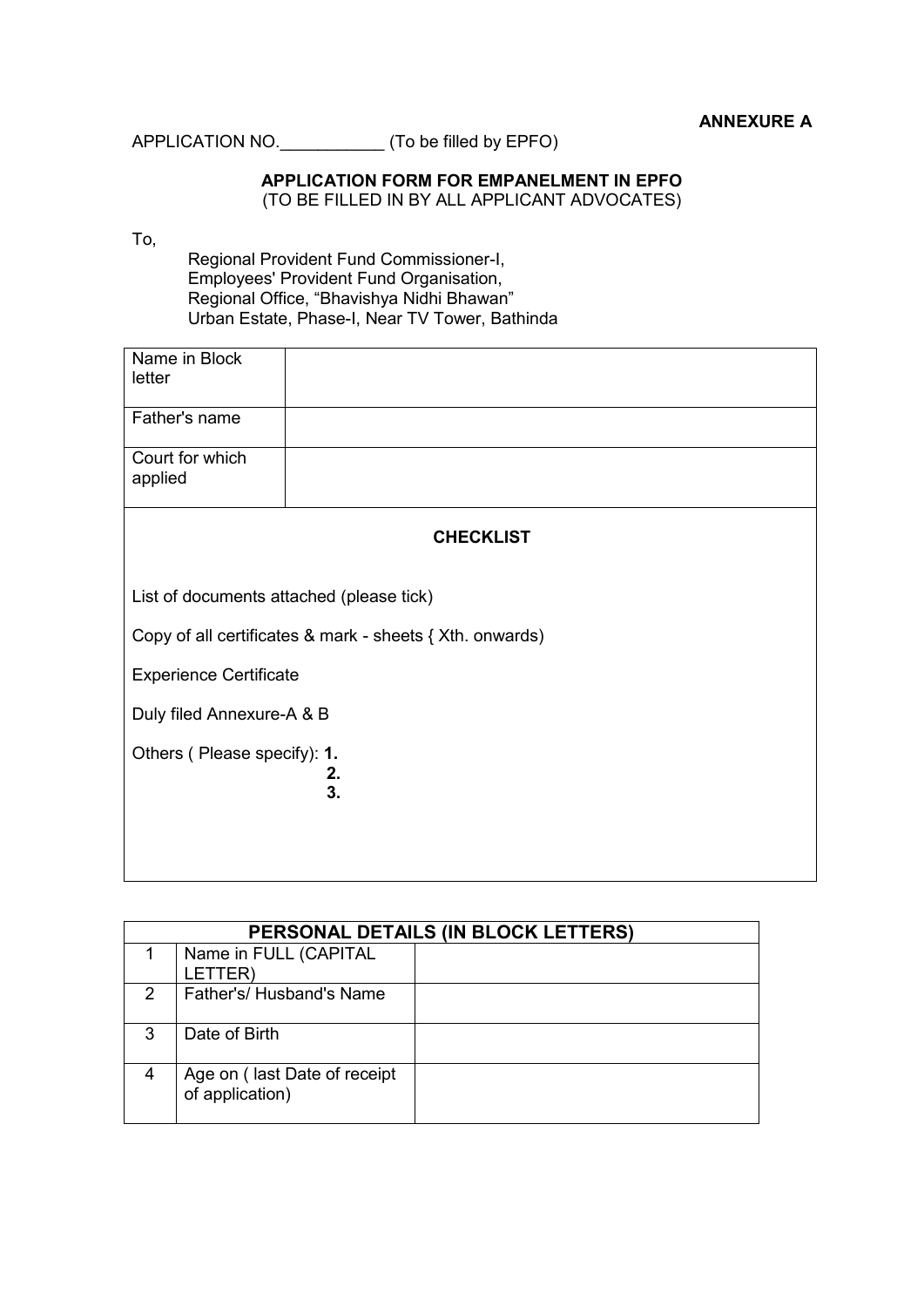| 5  | Nationality                                                                                                                                                         |  |
|----|---------------------------------------------------------------------------------------------------------------------------------------------------------------------|--|
| 6  | <b>Marital Status</b>                                                                                                                                               |  |
| 7  | Permanent Address with PIN and<br>Phone                                                                                                                             |  |
| 8  | Address of office/chamber, if any, with<br><b>PIN and Phone</b>                                                                                                     |  |
| 9  | Mobile Number(s)                                                                                                                                                    |  |
| 10 | Email ID:                                                                                                                                                           |  |
| 11 | Are you related to any<br><b>EPFO</b><br>employee? If so, please give details<br>(Viz. Name, Designation, place of<br>work & relationship with the applicant<br>: ١ |  |

12. Details of Educational qualification (Commencing with the Matriculation orequivalent examination) :-

| Examinations<br>Passed                 | Name of the<br>Board/University | Class or<br>division | $%$ of<br><b>Marks</b> | Subject | Year of<br>passing |
|----------------------------------------|---------------------------------|----------------------|------------------------|---------|--------------------|
| $10^{th}$ /<br>Matriculation           |                                 |                      |                        |         |                    |
| $12^{th}$ /<br>Intermediate            |                                 |                      |                        |         |                    |
| Graduation                             |                                 |                      |                        |         |                    |
| LLB/Law<br>Graduate<br>Degree          |                                 |                      |                        |         |                    |
| Post-<br>Graduation                    |                                 |                      |                        |         |                    |
| Other<br>professional<br>Qualification |                                 |                      |                        |         |                    |

13. Whether the applicant is currently on the Panel of any other GovernmentDepartment/PSU/Statutory Body/Autonomous Body etc., and if yes, the detailsbelow (Self- certified Copy of the Office Order/letter of empanelment may beattached):-

| Name of the              | From |  |
|--------------------------|------|--|
| Department/PSU/Statutory |      |  |
| Body/Autonomous Body     |      |  |
|                          |      |  |
|                          |      |  |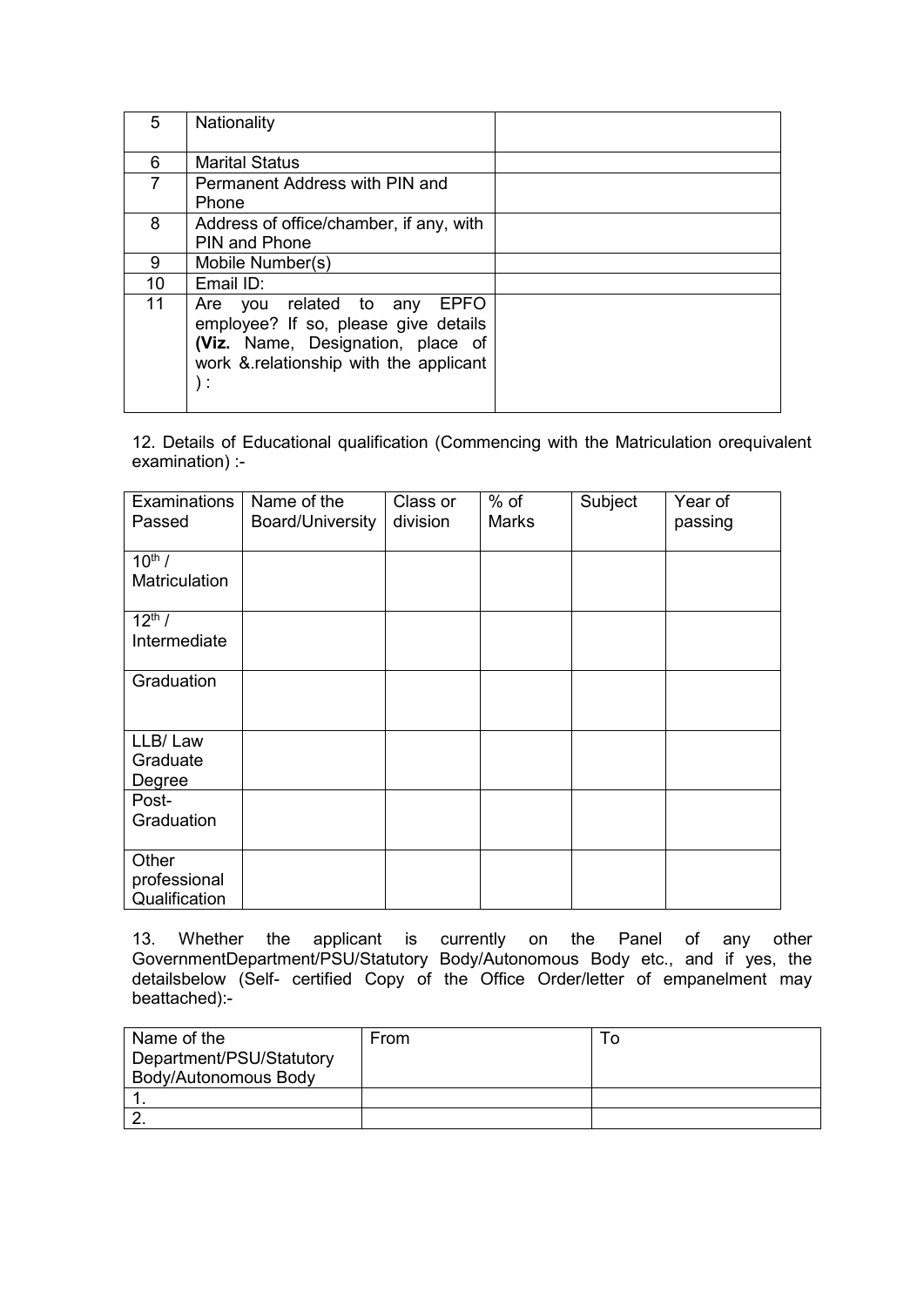14. Whether the applicant has worked as Legal Researcher (LR) attached to anyCourt/judge? If yes, the details and the supporting documents:-

| Name of Court/judge | <b>Period of Research</b> | Supporting documents |
|---------------------|---------------------------|----------------------|
|                     |                           |                      |
|                     |                           |                      |

15. If one or more advocates are associated as juniors of the applicant, theirdetails be provided below:-

| SI. No. | Name of the advocate | Enrolment no. with date |
|---------|----------------------|-------------------------|
|         |                      |                         |
|         |                      |                         |

16. Infrastructural facilities available with the applicant (please **tick** if available)be provided below:

| SI. No.   Office Space | Office clerk | Steno/typist | <b>Support Staff</b> |
|------------------------|--------------|--------------|----------------------|
|                        |              |              |                      |

17. No. of Cases relating to EPF and MP Act'1952, if handled earlier:-

| SI. No. | Title of case (Documentary proof must be attached) |
|---------|----------------------------------------------------|
|         |                                                    |
|         |                                                    |
|         |                                                    |
|         |                                                    |

18. Whether the applicant has been engaged (through Vakalatnama) as counselin any landmark or mother case? If yes, the ·particulars of the case withcopy ofthe judgment wherein his/her name is recorded as advocate for one of the parties(Copy of order/judgment be attached as proof):-

| Name of the Court | Case title | Nature of Judgment |
|-------------------|------------|--------------------|
|                   |            |                    |
|                   |            |                    |

19. Whether Income Tax return is being filed for last five years? Yes/No (If yes,pleaseattach copies of ITRs).

20. Details of Bank Account/Aadhar Number be provided below:-

| Bank Account (Bank,   PAN number | Aadhar Number |
|----------------------------------|---------------|
| Account Number,                  |               |
| address of the                   |               |
| branch and IFSC code)            |               |
|                                  |               |
|                                  |               |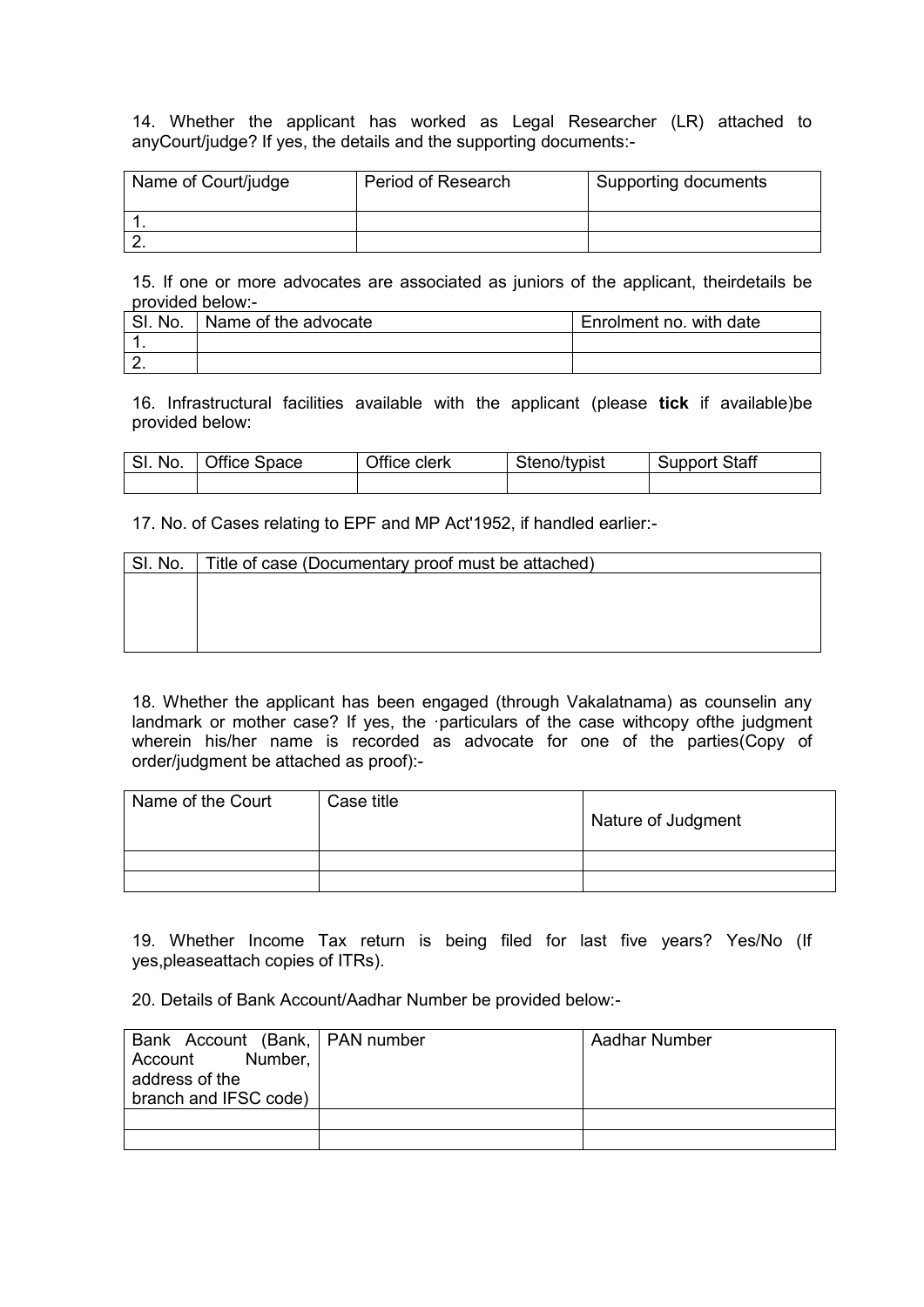21. Whether any proceeding has ever been commenced or is continuing beforethe Disciplinary Committee of the Bar Council for alleged professionalmisconduct:-

| <b>SI. No.</b>   Details of allegations and<br>Proceedings | Finding made by the Disciplinary Committee. |
|------------------------------------------------------------|---------------------------------------------|
|                                                            |                                             |
|                                                            |                                             |

22. Whether any criminal complaint has ever been filed or FIR registered or anycriminal proceeding has ever commenced against the applicant advocate :-

| <b>SI. No.</b>   Details of allegations and<br>Proceedings | Finding made by the Disciplinary Committee. |
|------------------------------------------------------------|---------------------------------------------|
|                                                            |                                             |
|                                                            |                                             |

23. Any additional professional qualification(s), which will further the candidature,including membership of professional societies, awards and honors etc. may belisted in the box below. (Documentary proofs may be attached):

#### **UNDERTAKING**

**1)** I hereby confirm and declare that the information furnished in theapplication and in the attached Certificate is true/correct and completeto the best of my knowledge and belief. I have not concealed anyrelevant information. I am fully aware that if any of the informationfurnished by me is found to be false/ incorrect, my candidature for theempanelment will be treated as cancelled and matter will be referred tothe appropriate authority.

**2)** I also undertake to maintain absolute secrecy about the cases of the EPFOas required under the Act. Rules and Regulations thereunder.

**3)** I also undertake to return all case files and records to the EPFO as andwhen required by EPFO.

**4)** I agree with the Fee Schedule notified by EPFO.

Place and Date:-

Signature of Advocate Enrolment Number Mobile Number